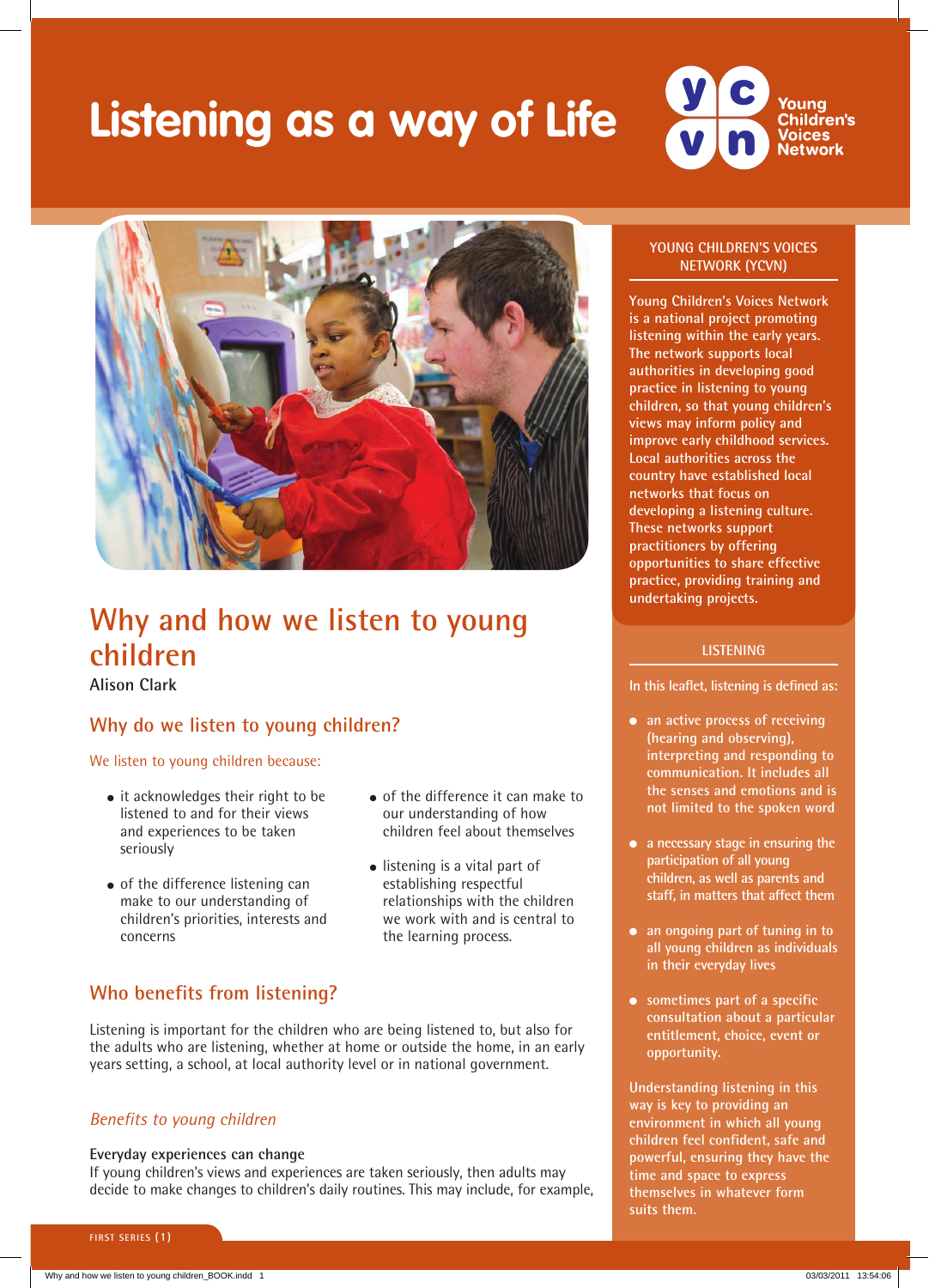enabling children to help themselves to water throughout the day, or may result in changes to other routines, such as children gaining open access to the outdoors.

#### **Raising self-esteem**

If young children feel their views are respected and valued by adults then this can have a positive effect on their self confidence. This can be of particular benefit to those children who find it hardest to communicate their perspectives or who have had limited experience of adults who listen to them.

#### **Developing skills and understandings**

Young children may also gain new skills as their confidence builds. These can include social skills, such as being able to talk to children they have only just met, and to adults. Listening activities may offer children the opportunity to gain additional practical skills, for example, how to operate a camera. Listening to young children can create the time and space in which they can reflect on their early years experience and, in doing so, help them to process and understand what is happening. 'It's not so much a matter of eliciting children's preformed ideas and opinions, it's much more a question of enabling them to explore the ways in which they perceive the world and communicate their ideas in a way that is meaningful to them' (Tolfree and Woodhead 1999, p.2).

#### *Benefits to practitioners and parents*

#### **Challenges assumptions**

Listening to young children can challenge assumptions and raise expectations. Seeing and hearing children express their interests and priorities can provide unexpected insights into their capabilities. Practitioners and parents may see children in a new light.

The impact of listening has been recorded by practitioners who were involved in the Effective Early Learning (EEL) programme: 'One of the most rewarding aspects of our involvement with the EEL project has been the children's responses to the interview schedules. Their views on the way the school is run, the teachers' jobs and the parents' involvement have been expressed very naturally and with great insight. They also come up with some surprises and made us think' (School Enquiry and Research Newsletter (2000) quoted in Dupree, Bertram and Pascal 2001, p.19).

# Case study: Benefits of listening to young children

**Cathy was a shy child who had taken a long time to settle in the nursery. Her keyworker commented on how Cathy's confidence had grown during the period she was involved in the listening project. She had taken great pleasure in taking her own photographs and making her maps. She was happy to show these to her parents and keyworker with great pride.**

**(Case study from Clark and Moss 2001)**

#### **Reciprocal process**

Working in a more democratic way with young children can relieve practitioners and parents from the burden of needing to know all the answers. Listening to young

# Case study: Children's day

**Wistanstow Under Fives meets in a village hall with mock Tudor beams. This is a shared community space, used by a variety of groups during the week. Despite the restrictions of the space, the emphasis is on listening to, and acting upon, the children's wishes, opinions and interests. One example arose over a child's enquiry about Children's Day.The play leader had been talking about Mother's Day with a group of children when one child remarked: 'We have Mother's Day and Father's Day so why don't we have Children's Day?'**

**The play leader explained she didn't know why we don't in this country so she asked the children if they would like to have a Children's Day and if so what they would like to do? They were keen to have such a day and came up with the idea of painting the hall pink!**

**Initially this might have seemed like an impossible suggestion for this shared space. But the playgroup took the children's idea seriously, worked with it and came up with an imaginative solution. On Children's Day there was a party where the children could make special glasses and choose the colour of the lenses, so they could make the hall pink ... or whatever colour they liked.**

**This case study illustrates an early years setting where listening to and involving young children is embedded in practice (see Miller 1997). The practitioners found creative ways to place young children and their ideas 'centre stage' – despite the restrictions of the premises.**

**(Case study from Clark, McQuail and Moss 2003)**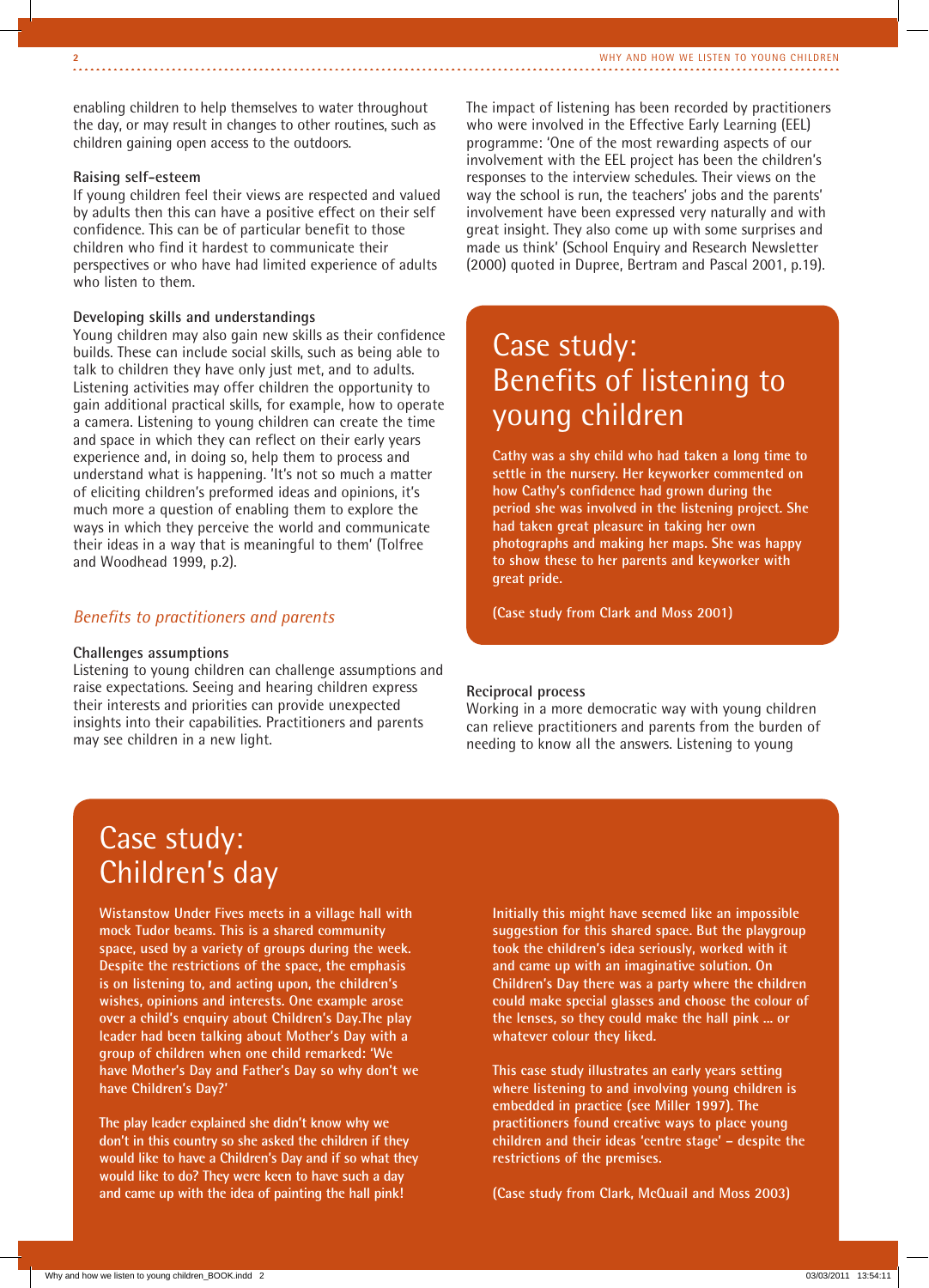children may reveal different possibilities for engaging children and exploring new interests together.

#### **Child protection**

There is the possibility that listening to young children may lead to some children sharing serious concerns. This is more likely to be the case if listening is embedded in everyday practice and if listening to children is not limited to adult-led agendas. Such circumstances may be rare, but reflect the responsibilities that come from taking children seriously.

#### *Benefits to early years provision*

#### **Opportunity to reflect on practice**

The sharing of children's perspectives can provide the chance for early years practitioners to reconsider the relationships they have established with young children as well as to rethink routines and activities. This process of reflection can be 'contagious' in a multi-agency environment, with changes to one service's practice leading to changes in neighbouring services.

#### **Opportunity to reflect on the environment**

Young children can make insightful comments about their indoor and outdoor spaces. This information can be used to inform changes to existing provision or to contribute to new designs and buildings.

### **How can we listen?**

How we listen to young children will depend on why we are listening. We may be wanting to:

- tune in to children as part of their everyday lives
- listen as part of a specific consultation about a particular entitlement, choice, event or opportunity
- find out about their thoughts and feelings.

#### *Foundations for listening*

Whatever methods we use to help us to listen, there are certain principles which provide the foundations for listening. Being a skilful listener is not easy. It requires practitioners to show respect, honesty and patience, be sensitive to timing, be imaginative and work collaboratively.

#### **Respect**

Effective listening requires respect for whoever we are listening to. We need to believe that children of all ages, backgrounds and abilities are important and unique and

are worth listening to. This is connected to our view of children: do we see the child we are working with as a strong child, a skilful communicator, a competent learner and a healthy child? This includes babies and children who may be seen as having communication or other difficulties.

#### **Openness and collaboration**

Listening requires us to be sensitive to the variety of ways in which children express their feelings. Children are individuals, with different cultural and ethnic backgrounds, and they may use a variety of ways to communicate their perspectives, which require us to be open, receptive and willing to learn. Similarly, we need to respond to the preferred ways that children choose to communicate their views and experiences. This is particularly important with disabled children.

One way to achieve this may be to work closely with parents or other adults who know the children well. Listening can be a collaborative activity.

#### **Honesty**

Honesty is required to make listening effective. We need to be clear about why we are listening. If we are listening to children's views and experiences about a particular issue, we need to explain this carefully to children in ways appropriate to their levels of understanding.

We need to be honest about how far we may be able to act upon children's views and to explain how other people's views may need to be taken into account. We need to be honest in feeding back the outcome of a consultation so children can see how their views have been taken seriously, and where and why it hasn't been possible to act on their suggestions.

#### **Patience and timing**

Effective listening takes time. Patience is essential when working with very young children, especially if they have communication difficulties.

Listening requires us to be sensitive to timing. The best times for listening will vary according to individual children's emotions, feelings and routines. How we ourselves are feeling will also affect how well we are able to listen. Children's timing may be different from our own. Children may choose to express their feelings and wishes at the very moment we are least prepared.

#### **Imagination**

We must use all our senses, not just our hearing. This includes using our eyes, sense of touch, and smell, in order to listen to how children are communicating with us. We need imagination in order to design ways of listening which are enjoyable and varied and which take into account children's different strengths and abilities. Imagination may often be required in order to act upon young children's ideas and expressed interests.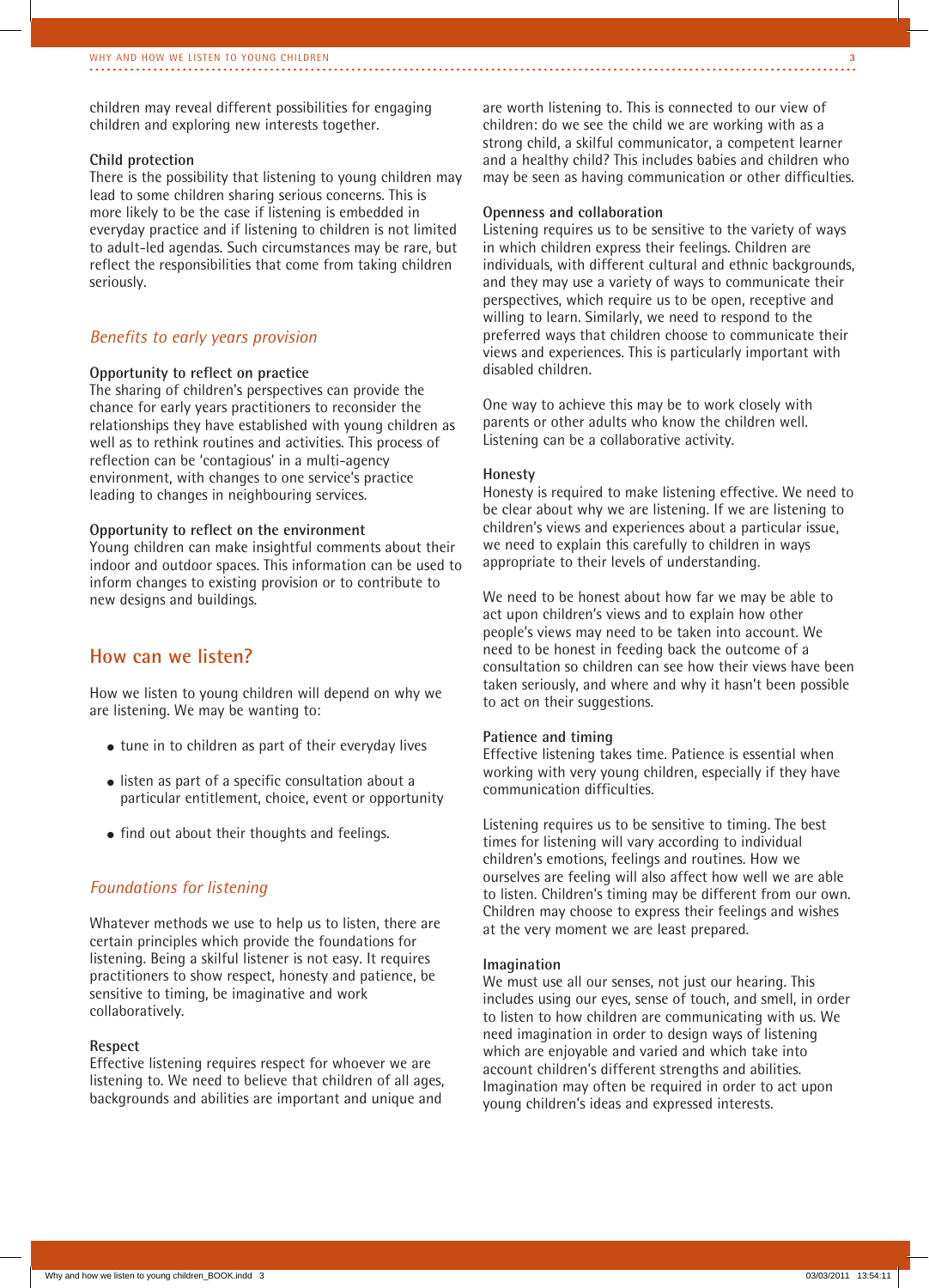# **Ways of listening**

We can use a range of ways of listening to young children, a selection of which are listed below. Different tools have strengths and limitations. More than one approach can be used at the same time. Choosing which to use will depend on our skills, those of the children we work with and their ages, and the time, space and resources available. Several tools use the arts, whether visual arts or performing arts, as a means of listening.

**Observation** is an important starting point for listening to young children. This builds on a strong tradition within early years practice of using observation as a tool for understanding young children's abilities, needs and interests (see, for example, Paley 1981 and 1997).

**Interviews** are among the most popular method for gathering the views of older children and adults. This formal talking needs to be adapted to become appropriate for young children. Group interviews can be used, following a similar approach to 'circle time' (Miller 1997). Interviews can be conducted 'on the move' (see, for example, Clark and Moss 2005). Child-to-child interviews offer a different approach where older children can act as consultants to younger children (see, for example, Johnson and others 1998). Children can respond to formal and informal opportunities for talking (Cousins 1999).

**Still and moving film** can open up new ways of young children communicating their perspectives. Projects have used single use cameras, 'polaroids', digital still cameras and video cameras with children aged three and above (Clark and Moss 2001; Lancaster and Broadbent 2003). This builds on innovative work with older children, where photography has proved to be a valuable medium for children to communicate their perspectives about their schools and neighbourhoods (see, for example, Smith and Barker 1999; Morrow 2001). Walker (1993) has described this as the 'silent voice of the camera'. Listening to children takes place through the process of the children choosing and taking the images, as well as discussing the final product.

**Performing arts and play** can provide a natural way for young children to communicate with adults. Role-play activities can include the use of toys and puppets as 'intermediaries' in consultations. The Daycare Trust (1998), for example, used a teddy bear as a starting point for young children to talk about their nurseries.

**Visual arts** provide a variety of different 'languages' for young children to communicate their perspectives. This links to Malaguzzi's idea of the 'hundred languages of children' (Edwards, Gandini and Foreman 1998). Visual tools for listening can include painting and drawing (Lancaster and Broadbent 2003; Coates 2003), and model

# Case study: Listening to young children and parents

**Sure Start Blakenall in Walsall, working with the Walsall Community Arts team, commissioned an artist from Bostin Arts to listen to the views and experiences of young children, parents and older members of the community and to use these ideas as a basis for planned artworks within the proposed new Sure Start building.**

#### **Phase one: Talking and making**

**The artist ran arts activities in different locations across the area. The aim was to find out from local residents of all ages what is was like to grow up in this part of Walsall. This work included visits to centres with preschool groups and also interviewing adults and young children in the street. Arts activities included making a height chart with children from a local playgroup, including pictures of things they liked to do. Other sessions involved taking photographs of the children and making mobiles of their favourite things. (Note: It is always important to seek the permission of the child's parent/carer as some families may not want their children to be photographed.) These arts activities formed the basis for talking and listening. The young children's and adults' views and experiences were collected in scrapbooks.**

**Phase two: Listening turned into design The artist used the comments and ideas from the scrapbooks to identify key themes. These formed the**  **basis for discussion with the architect and the building steering group. Examples of design features incorporated into the final building include a glass wall containing hand- and footprints of babies, older children and adults, and fencing made into a washing line design incorporating cutouts of memorable clothes.** 

**This Sure Start programme had demonstrated an imaginative approach to listening to and involving young children. The organisation has taken seriously the need to consult young children and has chosen to use the expertise of a community arts team to help it to do so.**

**(Case study from Clark, McQuail and Moss 2003)**

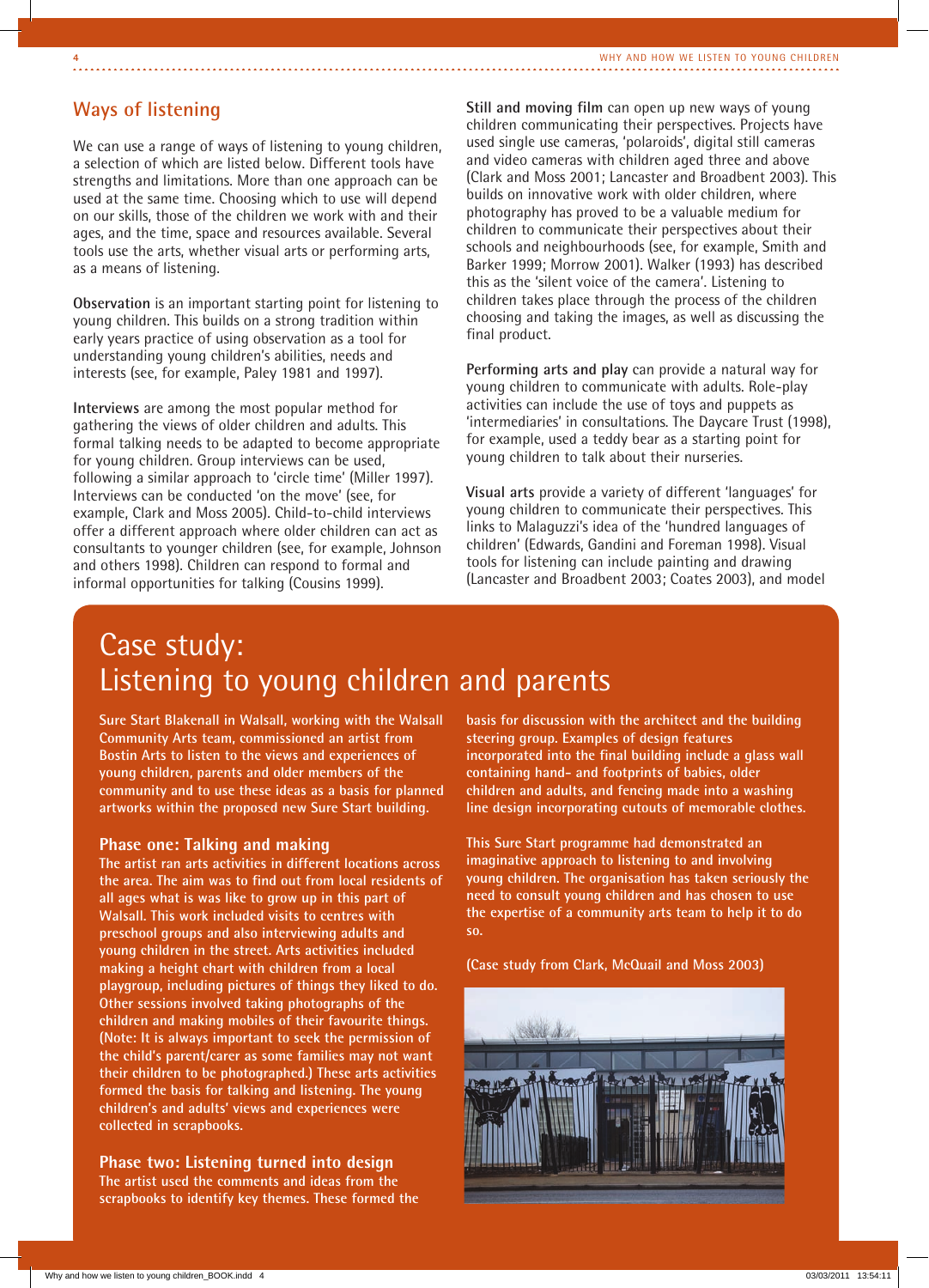and map making (Hart 1997; Clark and Moss 2001). Listening to children while they are in the process of creating is often as important as talking about the final product (Coates 2003). Children can demonstrate their interests and priorities through the visual arts. This may include children with linguistic communication difficulties or other disabilities, who might find a formal interview difficult. Artists and community arts teams may be a useful resource for practitioners to call on for consultations, in addition to practitioners' everyday work on listening.

### **Possibilities and challenges**

What possibilities are there for listening to young children and what are the challenges?

#### *Possibilities*

There are many possibilities for including young children's views and experiences. Here are some suggestions – but there will be others according to the context in which you are working.

 $\bullet$  Times of transition – Listening in imaginative ways can support children as they adjust to change. This might be a whole class event such as starting in a new class or moving classrooms or, on a personal level, helping children talk about a new sibling.

- Assessment Children can play an active role in recording their progress and identifying what they have enjoyed or found difficult. Involving children in this way can also open up further channels of communication with parents.
- Internal audits Listening to young children could add to annual reviews and help to identify activities, places and people of importance from the children's perspective.
- $\bullet$  Parent's centre Listening to young children can be the focus of work with parents/family members/carers and their children, looking at the different ways in which children, from birth, listen and communicate.
- Outdoor environment Listening to how young children use existing outdoor provision can be an important starting point for planning change.
- 'New build' or changes to settings young children's perspectives on their existing environments can provide a useful contribution to discussions about future spaces.

# Case study: The tree of feelings

**To explore the role emotion plays in painting or artmaking, we painted a 'tree of feelings', a branch potted in sand and water. A tree of feelings represents a bounded space that allows children to keep on adding or taking away photos, drawings, pictures and messages about how they are currently feeling.**

**We talked about colour with the children: 'What colours do you like or dislike? What is your favourite colour? Whydo you like or dislike these colours?'Jack said his favourite colours were: 'Gold and black because I like Sonic and Brother Shadow ... He turns bad ...Black and red ... bad. Gold because I love money.'**

**Jacob said: 'Gold because it shines. Red for Liverpool football.'**

**Rachel said: 'Pink because I have a pink dress ... Barbie wears pink.'**

**Johnny said: 'Silver because it shines.'**

**Helen said: 'Pink, it's in my bedroom in my new house ... I love my house.'**

**They then chose the colours they liked or disliked, that made them happy or sad and began painting the tree with these. Spontaneously some children began choosing colours that reflected their interpretations of how they felt about parts of the tree. For instance, some children** 

**coloured what they saw as peaceful branches with a particular colour, whilst scary parts were painted with another colour. The collaboration reflected the different interpretations of the children.**

**After this we asked children to think about the kinds of feelings they experience. Those who wanted to shared some of their emotional experiences with the group. They then drew their own pictures to represent some of the feelings they had discussed, which were hung on the tree of feelings. We talked to the children about their pictures to find out why they felt a particular way. Sad faces were about: 'Someone hitting you', 'Shoving ... pushing', 'When my mum is cross I cry', 'When I leave Gramps'. Happy faces were about: 'Snowflakes falling on my happy head', 'I like growing beans', 'Walking in an airport', and 'Cuddling'. The children also drew faces that showed they were feeling hungry, cross and sick. Children have spontaneously continued to use the tree to register their feelings.**

**(Case study from 'Exploring feelings' in Lancaster and Broadbent (2003)** *Listening to Young Children***. Reproduced with the kind permission of Open University Press.)**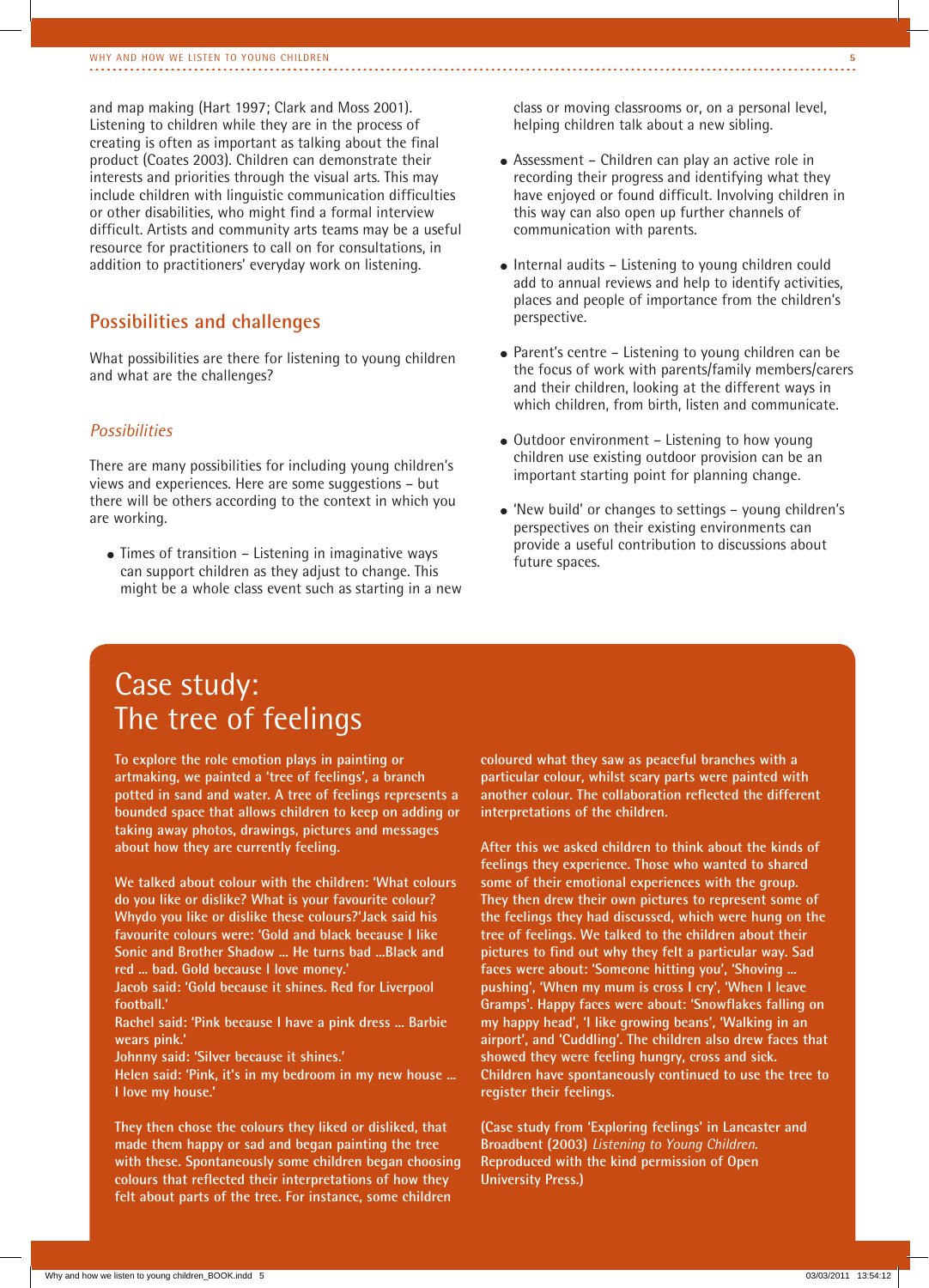### *Challenges*

Listening to young children places a great responsibility on each of the adults involved and requires skill, understanding, time and space.

- Taking children seriously Children need to know that their views and experiences are valued and not ridiculed or ignored. This involves demonstrating that we take them seriously. When it is not possible to act upon their ideas, then we need to explain this to children.
- Responding to what children say Listening to young children's views and not responding could have a negative impact: 'Asking children what they think, but taking it no further will send a message that there is little real interest in their views' (Mooney and Blackburn 2002).
- Time to listen Listening to young children cannot be a rushed activity. The younger the child, the less possible and desirable it is to rely on direct questions. Time to listen shouldn't be seen as another bolt-on activity but as an integral part of every day.
- Respecting privacy Adults cannot demand or require that children provide them with an opportunity to listen to them. Adults should respect children's privacy and silence as well as their expressed opinions. There is the risk that the drive to listen to and consult children becomes another invasion of their time, thoughts and spaces, rather than an empowering process. There will always be the need for discussion and negotiation with children about what material is private knowledge and what can be shared and with whom.

# **References**

**Clark, A and Moss, P** (2001) *Listening to Young Children: The Mosaic Approach*. London: NCB.

**Clark, A and Moss, P** (2005) *Spaces to Play: More listening to the Mosaic Approach*. London: NCB.

**Clark, A, McQuail, S and Moss, P** (2003) *Exploring the Field of Listening to and Involving Young Children*. Research Report 445. London: DfES.

**Coates, E** '"I forgot the sky!" Children's stories contained within their drawings', in Lewis, V and others (2003) *The Reality of Research with Children and Young People*. Sage

**Cousins, J** (1999) *Listening to Four Year Olds: How they can help us plan their education and care.* London: National Early Years Network. (Now available from NCB.)

**Dupree, E, Bertram, T and Pascal, C** 'Listening to Children's Perspectives of their Early Childhood Settings'. Paper presented at EECERA Conference 2001.

**Edwards, C, Gandini, L and Foreman, G** (eds) (1998; 2nd edn) *The Hundred Languages of Children: The Reggio Emilia approach to early childhood education*. New Jersey: Ablex Publishing Corporation.

**Johnson, V and others** (eds) (1998) *Stepping Forward. Children and young people's participation in the development process*. Intermediate Technology.

**Lancaster, YP and Broadbent, V** (2003) *Listening to Young Children.* Buckinghamshire: Open University Press.

**Miller, J** (1997) *Never too Young: How young children can take responsibility and make decisions*. London: Save the Children.

**Mooney, A and Blackburn, T** (2002) *Children's Views on Childcare Quality*. London: Institute of Education, for DfES.

**Morrow, V** (2001) *Networks and Neighbourhoods: Children and young people's perspectives*. Health Development Agency.

**Paley, V** (1981) *Wally's Stories*. Cambridge, Massachusetts and London: Harvard University Press.

**Paley, V** (1997) *The Girl with the Brown Crayon: How children use stories to shape their lives*. Cambridge, Massachusetts and London: Harvard University Press.

**Smith, F and Barker, J** (1999) 'From Ninja Turtles to the Spice Girls: Children's participation in the development of out of school play environments', *Built Environment*, 25, 1, 35-46.

**Tolfree, D and Woodhead, M** (1999)'Tapping a key resource', *Early Childhood Matters*, February, 91, 19-23.

**Walker, R** (1993) 'Finding a silent voice for the researcher: using photographs in evaluation and research', in Schratz, M (ed) *Qualitative Voices in Educational Research.* Falmer Press.

### **Further reading**

**Alderson, P** (2008) *Young Children's Rights: Exploring beliefs, principles and practice*. London: Jessica Kingley.

**Clark, A, Moss, P and Kjorholt, A** (eds) (2005) *Beyond Listening: Children's perspectives on early childhood*. Bristol: Policy Press.

**Clark, A** (2010) *Transforming Children's Spaces. Children's and adults' participation in designing learning environments*. London: Routledge.

**Dickins, M, Emerson, S and Gordon Smith, P** (2004) *Starting with Choice: Inclusive strategies for consulting young children*. London: Save the Children.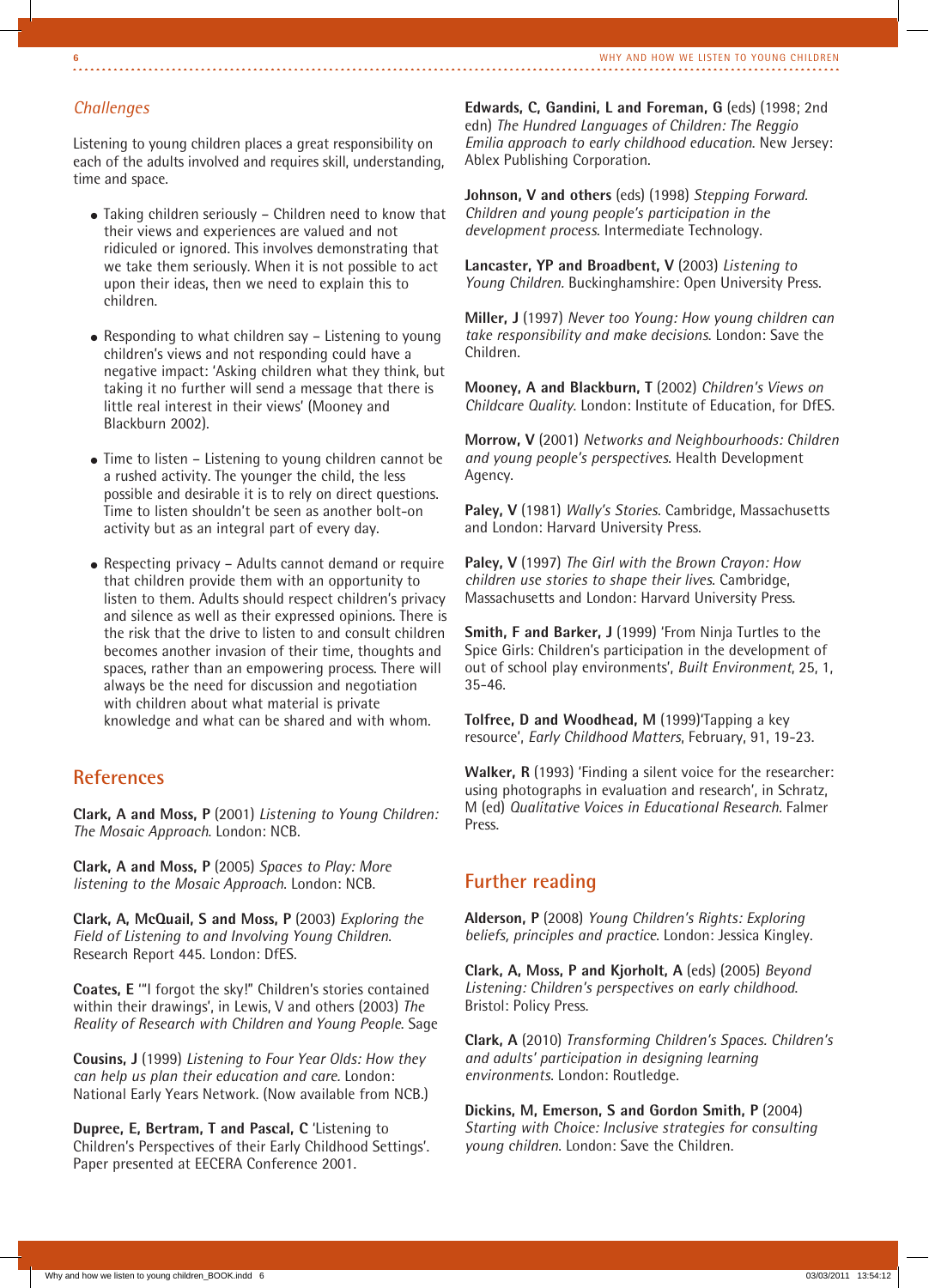**Hamer, CW and Williams, L** (2010) *Let's Listen: Young children's voices – Profiling and planning to enable their participation in children's services*. London: NCB.

**Hart, R** (1997) *Children's Participation*. Earthscan/UNICEF.

**Lancaster, YP and Kirby, P on behalf of Coram** (2010; 2nd edn) *Listening to Young Children*. Buckinghamshire: Open University Press.

**Lansdown, Gerison** (2005) 'Can you hear me? The right of young children to participate in decisions affecting them', *Working Papers in Early Childhood Development*. The Hague: Bernard van Leer Foundation.

**Listening as a way of life leaflets** – See page 8 for details.

**Nutbrown, C** (ed) (1996) *Respectful Educators, Capable Learners: Children's rights and early education*. Paul Chapman.

**Young, J** (2009) *How to Build a Culture of Participation*. London: NCB for Participation Works.

# **Useful websites**

#### **www.ncb.org.uk/ycvn**

Young Children's Voices Network (YCVN) is a national project promoting listening within the early years. The network supports local authorities in developing good practice in listening to young children, so that young children's views may inform policy and improve early childhood services. Practice development, consultancy, networking opportunities and resources are available.

#### **www.ncb.org.uk/ecu**

The Early Childhood Unit (ECU) is based at NCB and provides information on specific topics within early years care and education. It also includes networks and projects which aim to improve early years services and support workforce development.

#### **www.ncb.org.uk**

NCB promotes the interests and well-being of all children and young people across every aspect of their lives. NCB advocates the participation of children and young people in all matters affecting them and challenges disadvantage in childhood.

#### **www.participationworks.org.uk**

Participation Works is a partnership of six national children's and young people's agencies. It enables organisations to effectively involve children and young people in the development, delivery and evaluation of services that affect their lives. The site contains an early years topic with specific information on listening to young children, developed by the Early Childhood Unit at NCB.

#### **www.crae.org.uk**

Children's Rights Alliance for England (CRAE) protects the human rights of children by lobbying and raising awareness. CRAE also publishes an annual review of the state of children's rights in England.

#### **www.coram.org.uk**

Coram Family is a children's charity that aims to develop and promote best practice in the care of vulnerable children and their families.